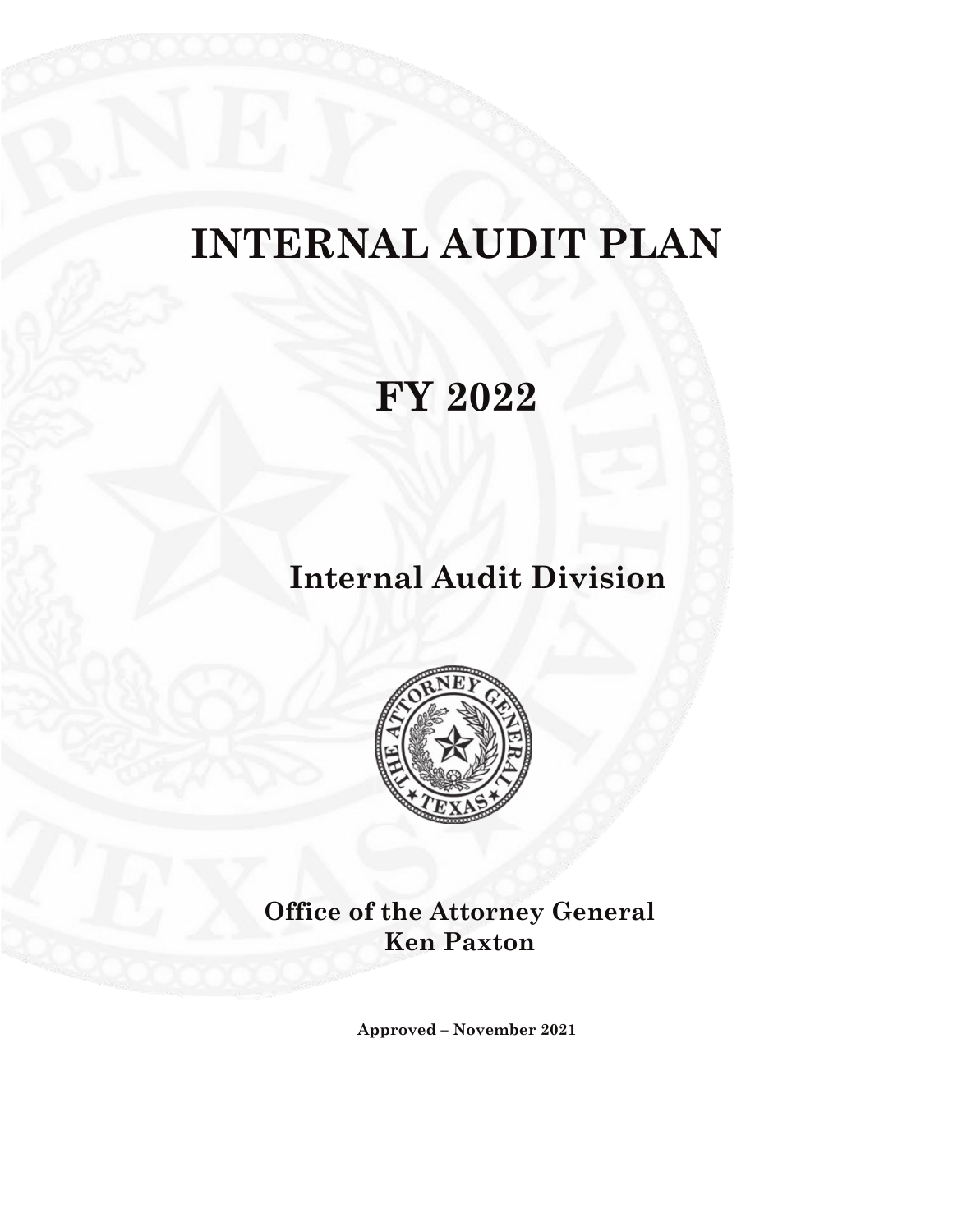### **Table of Contents**

| Section                                                                                                                                                                                              | Page          |
|------------------------------------------------------------------------------------------------------------------------------------------------------------------------------------------------------|---------------|
| The Role of Internal Audit<br>ш<br>Professional and Statutory Requirements<br>ш                                                                                                                      | 1             |
|                                                                                                                                                                                                      | $\mathcal{L}$ |
|                                                                                                                                                                                                      | 3             |
| Performance (Assurance) Audit<br>ш<br>Prior Audit Follow-up Projects<br>ш<br><b>Prior Year Close-out Activities</b><br>ш<br>Non-Audit Services (Non-Routine and Routine Consulting or Advisory)<br>ш | Δ             |
| Available Staff Time Estimate for FY 2022<br>ш.<br>Total Estimated Internal Audit Division Staff Hours Available in FY 2022<br>ш                                                                     | 8             |
| Summary of Available Audit Hours                                                                                                                                                                     | 9             |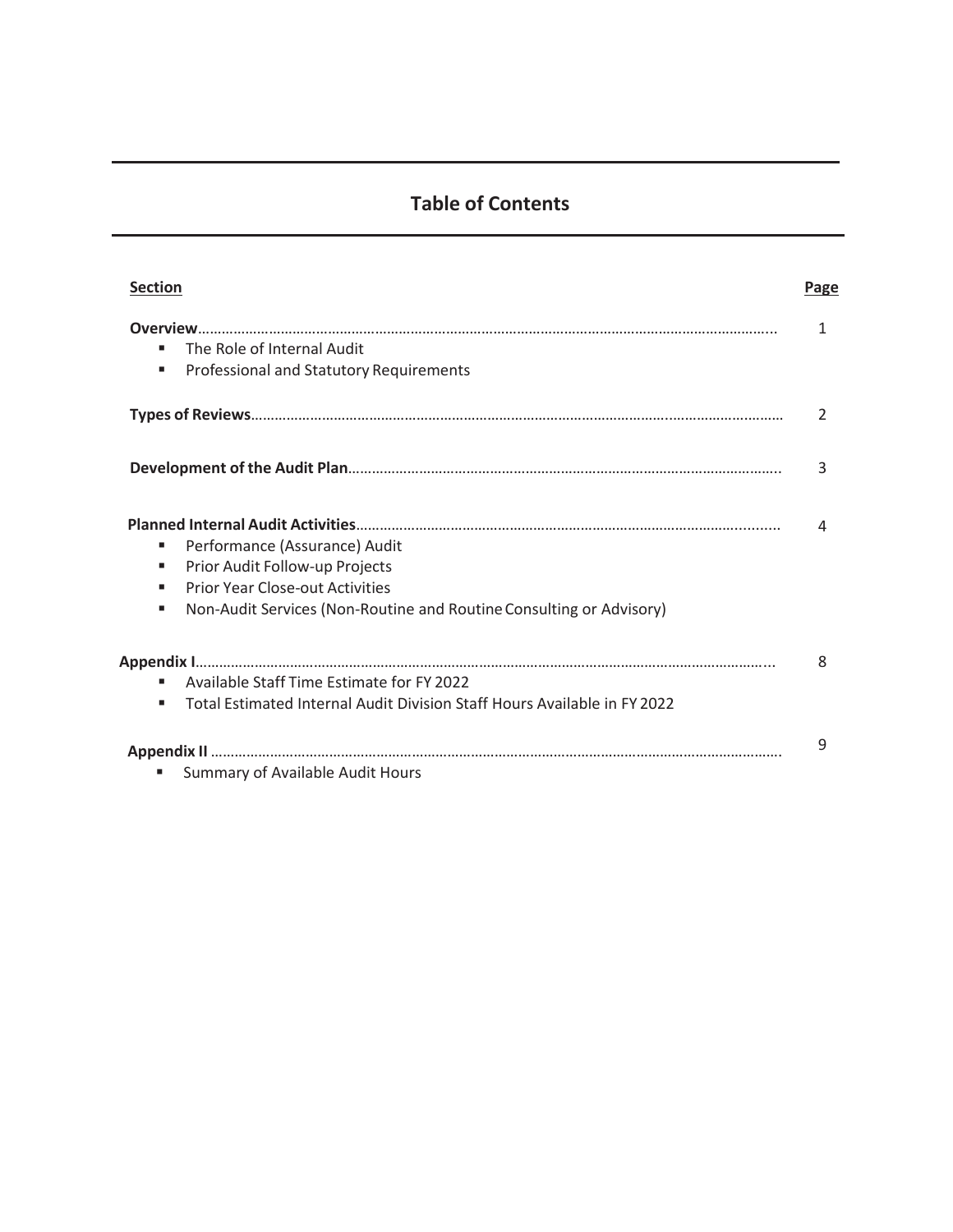#### **Overview**

The annual audit plan is a guide that is developed for the utilization of the division's resources during the fiscal year to address the risks of the Office of the Attorney General (OAG). Audits and other projects selected for review and included in the annual audit plan are those areas that represent risk to the agency.

The audit plan may be modified during the fiscal year as circumstances change. Requests from management, changes in audit resources, and changes in the agency's organization or operations could result in updates to the plan. Any significant updates to the plan would require approval from the First Assistant Attorney General.

Project objectives proposed in the plan are in general terms. The specific objective of each audit project is determined by the detailed assessment of relative risks for the project at the time the project is initiated.

The audit plan was developed using current audit resources available in Q1 of FY22. Additional projects will be submitted to the First Assistant Attorney General for review and approval as needed based on any significant operational changes or special project requests.

#### **The Role of Internal Audit**

The Internal Audit Division (IAD) provides independent, objective assurance and consulting services designed to add value and improve the organization's operations. IAD helps the agency accomplish its objectives by bringing a systematic and disciplined approach to evaluate and improve the effectiveness of risk management, control, and governance processes.

IAD complies with the United States Government Accountability Office's (GAO) Government Auditing Standards, the Institute of Internal Auditors' (IIA) International Professional Practices Framework and the Information Systems Audit and Controls Association's IT Standards, Guidelines, and Tools and Techniques for Audit and Assurance and Control Professionals. The Internal Audit Charter, approved by the Attorney General and the First Assistant Attorney General sets forth the purpose, authority, and responsibility of IAD.

#### **Professional and Statutory Requirements**

This document provides the Fiscal Year 2022 Audit Plan as required by the Internal Audit Charter, GAO, and IIA professional auditing standards, and the Texas Internal Auditing Act, Texas Government Code §2102.008. The Act requires state agencies to conduct a program of internal auditing that includes an annual audit plan prepared using risk assessment techniques and identifies the individual audit projects to be conducted during the year.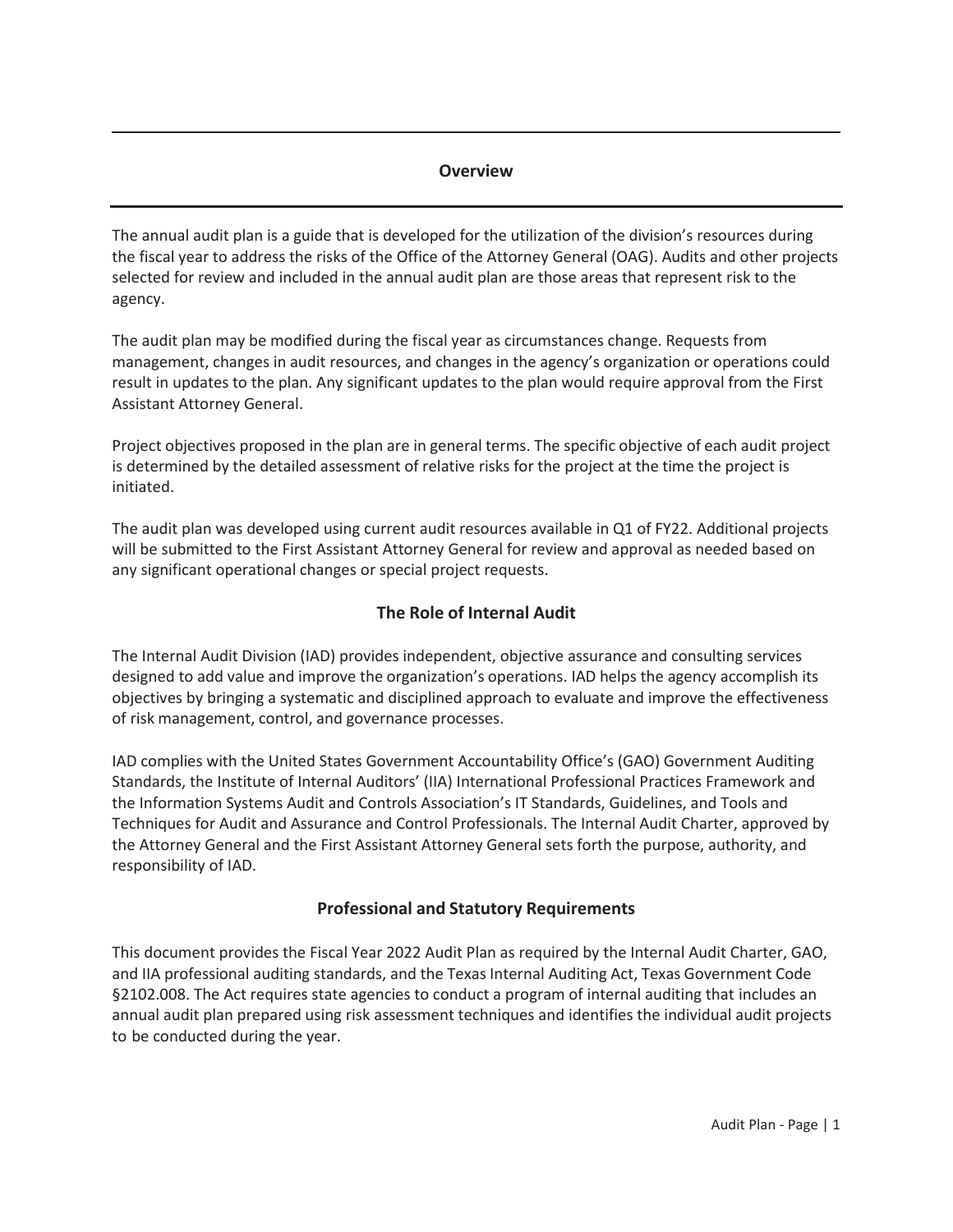This plan is prepared in accordance with the Institute of Internal Auditors' International Professional Practices Framework and the Texas Internal Auditing Act (Texas Government Code, Chapter 2102). The plan is developed based on an assessment of risk and potential exposures that may affect the organization. Ultimately, Internal Audit's objective is to provide management with information to reduce exposure to the negative effects that may be associated with operations intended to achieve management's objectives. The degree or materiality of exposure can be viewed as risks mitigated by establishing sound internal controls.

The planning process is consistent with the agency's approved Internal Audit Charter and the division's goals. The plan of engagements is based on a documented risk assessment. In addition to the risk assessment, the planning process includes the assessment of available audit resources.

#### **Types of Reviews**

The Internal Audit Division (IAD) conducts performance audits and non-audit services, as well as followup reviews.

**Performance audits** are engagements that provide assurance or conclusions based on an evaluation of sufficient appropriate evidence against stated criteria. Performance audits provide objective analysis so that management and those charged with governance and oversight can use the information to improve program performance and operations, lower risks, reduce costs, facilitate decision making by parties with responsibility to oversee or initiate corrective action, and contribute to public accountability. Therefore, the sufficiency and appropriateness of evidence and tests of evidence will vary based on the audit objectives and conclusions.

**Follow-up reviews** are conducted to determine the adequacy, effectiveness, and timeliness of actions taken by management on reported engagement recommendations. This work determines if management actions have resulted in lowering risks or if management has assumed the risk of not taking corrective action on reported findings. Follow-up projects are conducted on previous IAD reported findings, as well as the State Auditor's Office and other external entities' reported audit findings. These audits are scheduled within a reasonable time frame to allow management sufficient opportunity to implement corrective actions.

**Non-audit services** are advisory client service activities which are intended to add value and improve the agency's governance, risk management, and control processes. Examples include counsel, advice, facilitation, and training. This type of project can only be conducted if providing the non-audit service does not create impairments to independence, either in fact or appearance, with respect to future audit projects.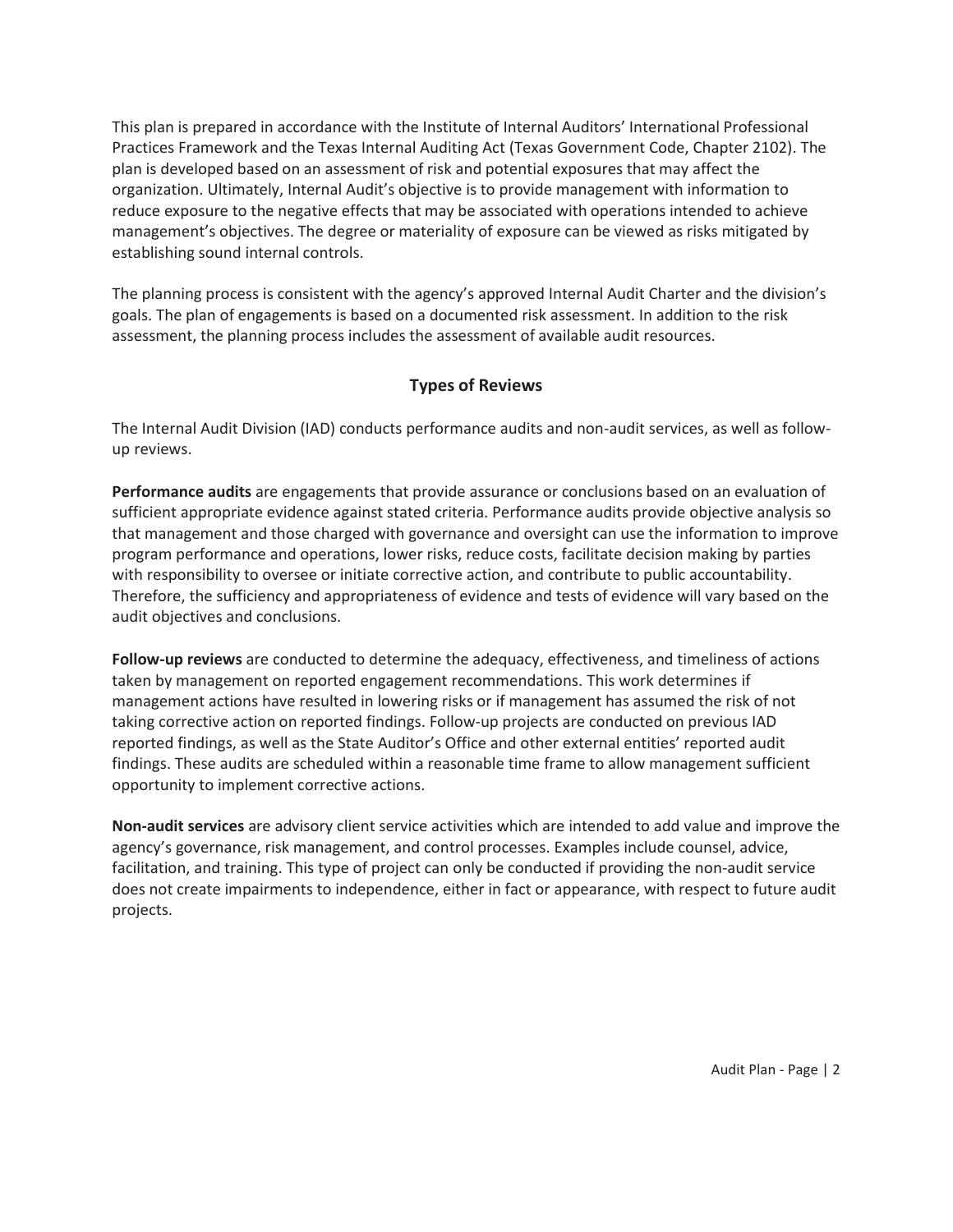#### **Development of the Audit Plan**

The Internal Audit Division allocates its resources in a manner that is consistent with the mission and goals of the Office of the Attorney General (OAG). To support the OAG's mission, audit coverage is considered across the agency. The audit plan is designed to provide coverage of key business processes, over a reasonable period of time, given the existing staff.

The following key factors were considered to assess risk and develop the audit plan:

- Potential for impact on agency-wide policies and procedures
- **EXEC** Changes in systems, processes, policies, or procedures
- Results and time since last audit engagement
- **Extent of government regulation**
- **Information and communication**
- **Transaction volume**
- **Staff turnover**

In addition to the projects selected based on risk assessment results, audit hours are also dedicated to follow-up reviews, carry-forward projects, and non-audit services.

Internal Audit is also required by law and auditing standards to conduct certain activities on an annual and/or periodic basis, such as an internal quality control assessment, an annual audit report, and an external peer review. Those required activities are also included in the audit plan.

To ensure the auditors maintain a steady workload throughout the year, some audit projects are scheduled to start near the end of one fiscal year and require time in the following year to complete. Specific carry-forward projects are identified in the Fiscal Year 2022-Internal Audit Plan.

In line with the State Auditor's Office (SAO) Guidelines for the Internal Audit Plan for Fiscal Year 2022, the following identified projects relate to capital budget control, contract management and other contract requirements.

- Performance and Follow-up Audits Contract Management and Capital Budget Control:
	- Contract Management Contract Monitoring Assessment; and
	- Contract Management Assessment of Invoice Validation Practices (Vendor Billing Compliance with Contract Requirements) - Follow-up.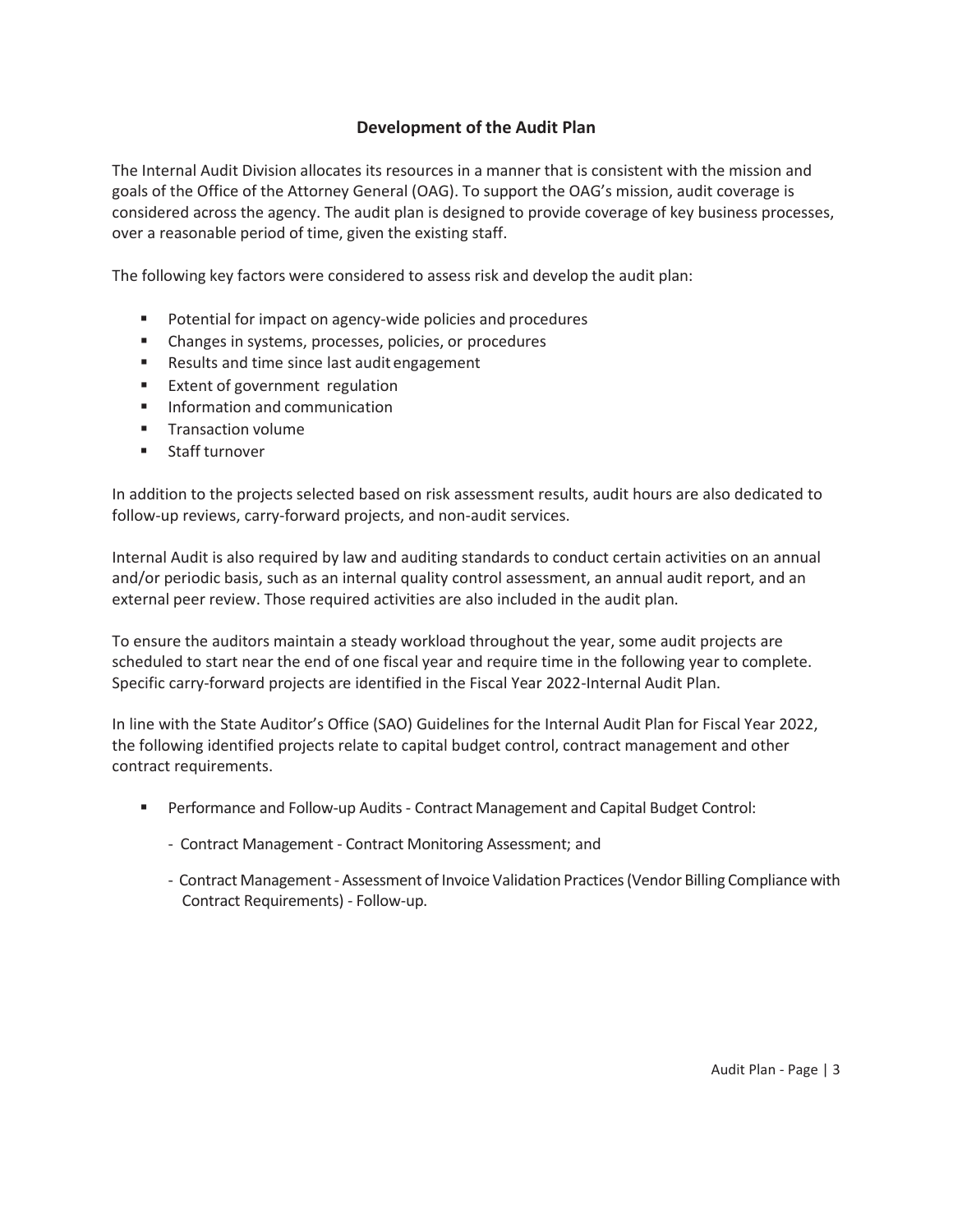The following tables provide information regarding planned Internal Audit activities for FY 2022.

| <b>Performance Audit (Assurance) Projects for FY 2022</b> |                        |                                          |                                                                                                                                                                            |                                         |
|-----------------------------------------------------------|------------------------|------------------------------------------|----------------------------------------------------------------------------------------------------------------------------------------------------------------------------|-----------------------------------------|
| <b>Auditable Unit</b>                                     | <b>Audit Area</b>      | <b>Title of Project</b>                  | <b>Preliminary Objectives</b>                                                                                                                                              | <b>Estimated</b><br><b>Budget Hours</b> |
| Enterprise Wide                                           | Contract<br>Management | <b>Contract Monitoring</b><br>Assessment | Assessment of select contract<br>monitoring plans to determine<br>compliance with internal monitoring<br>procedures for contract oversight<br>and identify best practices. | 1,200                                   |
|                                                           |                        |                                          | <b>Total Audit (Assurance) Project Hours</b>                                                                                                                               | 1.200                                   |

| <b>Prior Audit Follow-up Projects for FY 2022</b> |                                                                                                                  |                                         |  |
|---------------------------------------------------|------------------------------------------------------------------------------------------------------------------|-----------------------------------------|--|
|                                                   | Follow-up on Implementation Status of Prior Audit Recommendations                                                |                                         |  |
| <b>Auditable Unit</b>                             | <b>Audit Follow-up Area(s)</b>                                                                                   | <b>Estimated</b><br><b>Budget Hours</b> |  |
| Enterprise Wide                                   | Information Security Audit: Incident Management - Follow-up (Carry-<br>Forward Project)                          | 100                                     |  |
| Enterprise Wide                                   | Information Technology Audit: IT Asset Management Hardware Review -<br>Follow-up                                 | 150                                     |  |
| Enterprise Wide                                   | Assessment of Invoice Validation Practices (Vendor Billing Compliance with<br>Contract Requirements) - Follow-up | 150                                     |  |
| Enterprise Wide                                   | Facilities Security Incident Response Review - Follow-up                                                         | 300                                     |  |
| Child Support                                     | Field Operations Physical Layout and Managerial Oversight - Follow-up                                            | 150                                     |  |
|                                                   | <b>Total Follow-up Project Hours</b>                                                                             | 850                                     |  |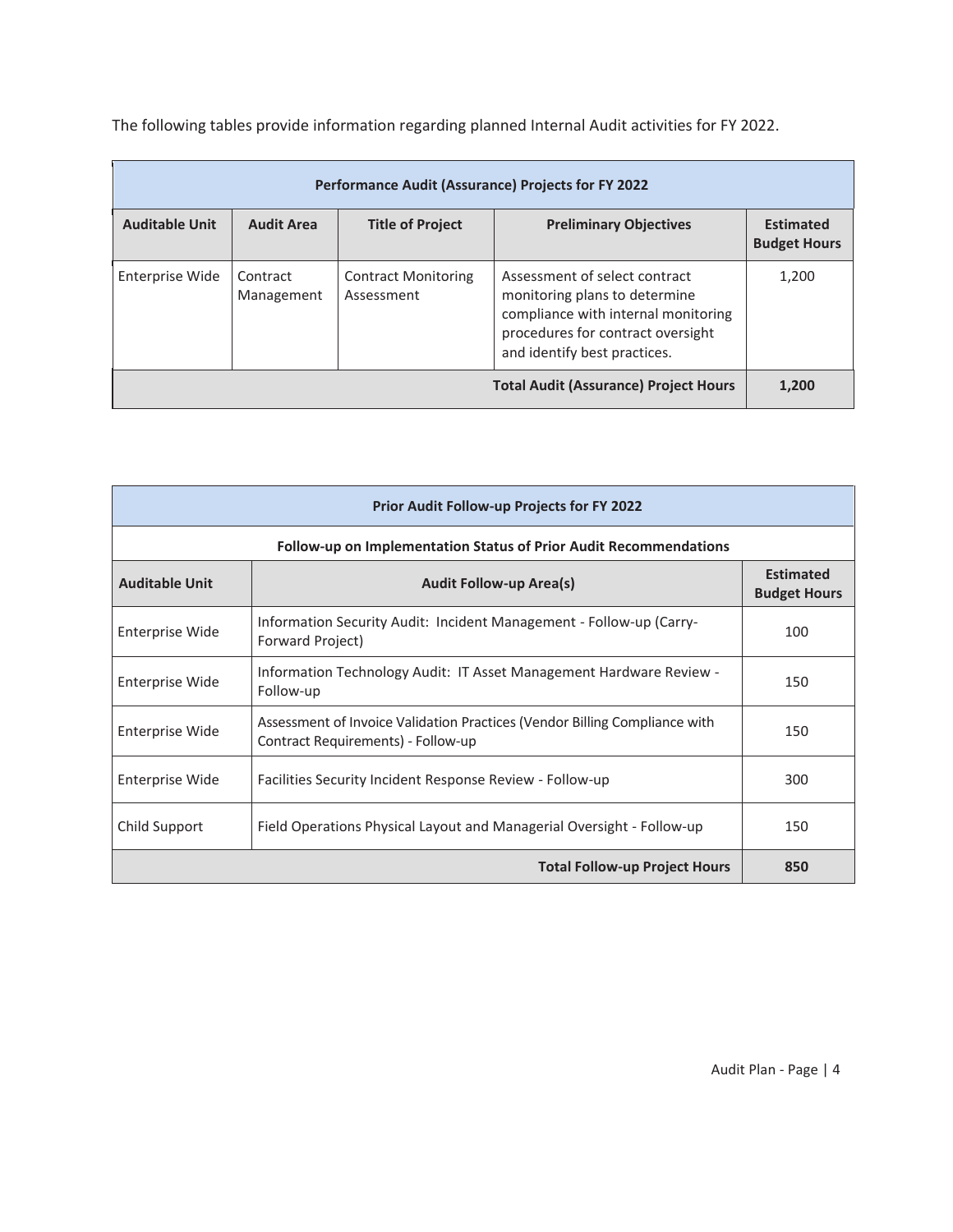| <b>Prior Year – Close-out Activities</b>                                                                                                                                                                                                                                                                                |                                         |  |
|-------------------------------------------------------------------------------------------------------------------------------------------------------------------------------------------------------------------------------------------------------------------------------------------------------------------------|-----------------------------------------|--|
| <b>Audit Activity Description</b>                                                                                                                                                                                                                                                                                       | <b>Estimated</b><br><b>Budget Hours</b> |  |
| In accordance with Annual Reporting Guidelines, Internal Audit prepares a report that reflects the<br>status of prior audit activity. In addition to annual report preparation, close-out activities include<br>finalization of prior audit plan audits or consulting engagements in the final audit phase (reporting). | 400                                     |  |
| <b>Total Close-out Hours</b>                                                                                                                                                                                                                                                                                            | 400                                     |  |

Г

| Non-Audit Services Projects (Special Projects - Consulting) for FY 2022 |                                                           |                                                                                                                                                                                                                                                                                                  |                                                                                                                                                  |                                         |
|-------------------------------------------------------------------------|-----------------------------------------------------------|--------------------------------------------------------------------------------------------------------------------------------------------------------------------------------------------------------------------------------------------------------------------------------------------------|--------------------------------------------------------------------------------------------------------------------------------------------------|-----------------------------------------|
| <b>Auditable Unit</b>                                                   | <b>Audit Area</b>                                         | <b>Title of Project</b>                                                                                                                                                                                                                                                                          | <b>Preliminary Objectives</b>                                                                                                                    | <b>Estimated</b><br><b>Budget Hours</b> |
| Child Support                                                           | Administrative<br>Operations and<br>Field -Based<br>Units | <b>Training</b><br>Assessment                                                                                                                                                                                                                                                                    | Assess alignment and identify<br>gaps between regional training<br>and State Office training in<br>terms of content, practices, and<br>efficacy. | 1,000                                   |
| Enterprise Wide                                                         | Litigation<br>Technical<br>Support                        | Compare the roles and<br>Legal Technical<br><b>Support Services</b><br>responsibilities of legal analysts<br>hired within legal divisions to<br>Assessment<br>those of the legal analysts<br>within the Litigation Technical<br>Support Division to identify<br>potential duplication of effort. |                                                                                                                                                  | 1,000                                   |
| <b>Total Non-Audit Services (Special Project) Hours</b>                 |                                                           |                                                                                                                                                                                                                                                                                                  |                                                                                                                                                  | 2,000                                   |

h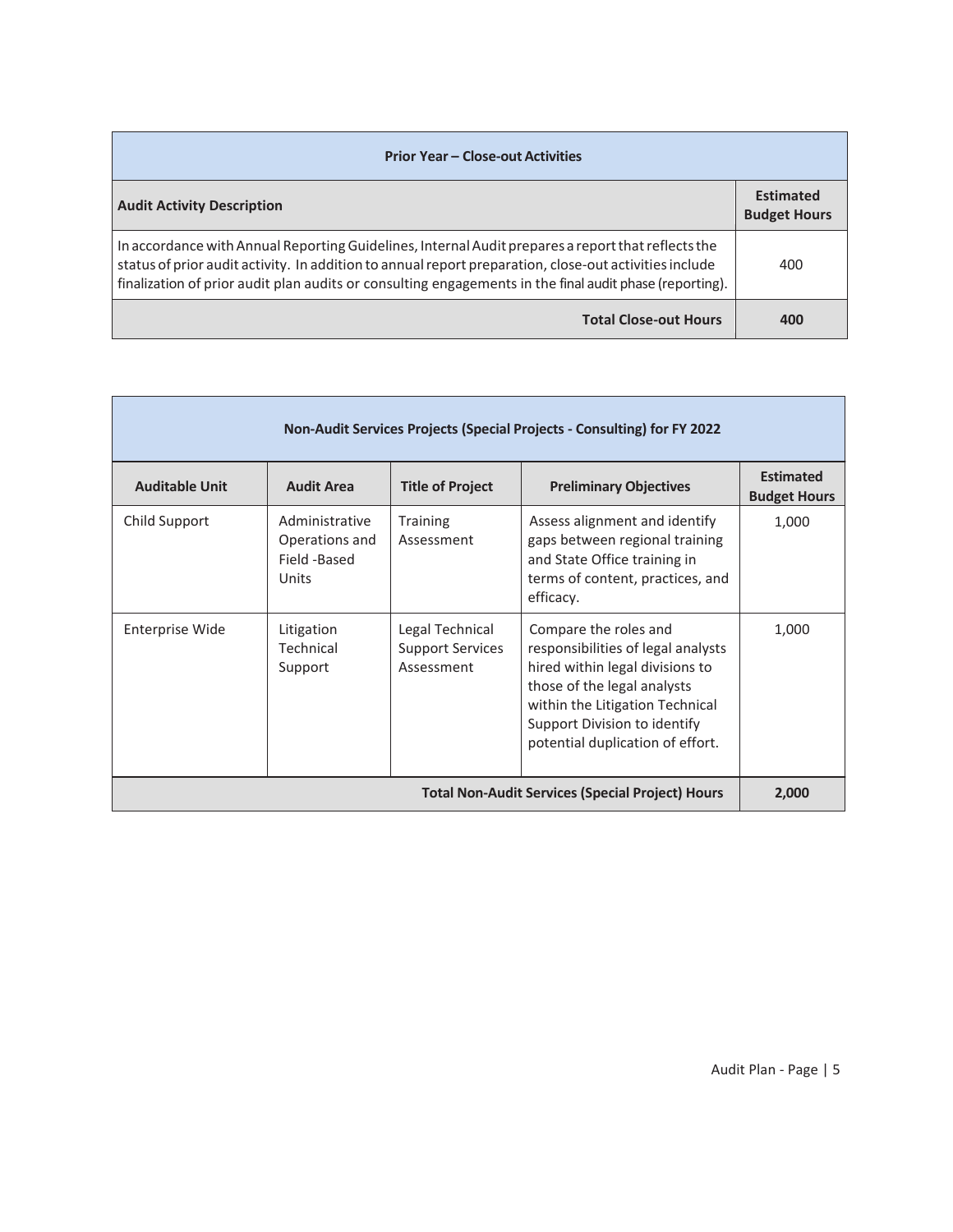| Routine Non-Audit Services (Consulting or Advisory) for FY 2022        |                                                              |                                                                                                                                                                                                |                                         |  |
|------------------------------------------------------------------------|--------------------------------------------------------------|------------------------------------------------------------------------------------------------------------------------------------------------------------------------------------------------|-----------------------------------------|--|
| Area/Unit                                                              | <b>Non - Audit Area</b>                                      | Scope/Objective                                                                                                                                                                                | <b>Estimated</b><br><b>Budget Hours</b> |  |
| Child Support                                                          | Project Management and<br><b>Risk Mitigation Feedback</b>    | Child Support System or Operational<br>Enhancements                                                                                                                                            | 100                                     |  |
| <b>Enterprise Wide</b>                                                 | Project Management and<br><b>Risk Mitigation Feedback</b>    | Assist management enterprise wide in a<br>consulting role during assessment of<br>Centralized Accounting and<br>Payroll/Personnel System (CAPPS) project<br>implementation planning.           | 50                                      |  |
| Information<br>Security and<br>Technology                              | <b>Compliance and Risk</b><br><b>Mitigation Feedback</b>     | Texas Administrative Code (TAC)<br>Compliance and Information Security                                                                                                                         | 100                                     |  |
| Peer Review<br>(External Entity)                                       | Peer Review<br>Participation for Reciprocity<br>Requirements | Participate in external quality assurance<br>review for another state agency to<br>determine the audit function's compliance<br>with required auditing standards.                              | 100                                     |  |
| Administrative<br>and Legal (Crime<br>Victim Services)                 | Project Management and<br><b>Risk Mitigation Feedback</b>    | Crime Victim Services Consulting                                                                                                                                                               | 50                                      |  |
| Administrative<br>and Legal                                            | Project Management and<br><b>Risk Mitigation Feedback</b>    | Legal Services or Litigation Consulting                                                                                                                                                        | 100                                     |  |
| <b>Enterprise Wide</b>                                                 | <b>Business Continuity and</b><br><b>Disaster Recovery</b>   | Business impact analysis and disaster<br>recovery consulting                                                                                                                                   | 100                                     |  |
| <b>Enterprise Wide</b>                                                 | Governance                                                   | Information Protection and Accessibility<br>(Texas Government Code Chapter 2054,<br>subchapter M and Texas Administrative<br>Code, Title 1, Chapters 206 and 213) Work<br>Groups-Advisory Role | 50                                      |  |
| Administrative and<br>Legal                                            | <b>IT Governance</b>                                         | Legacy System Replacement Consulting -<br>to provide independent and objective<br>recommendations to management for<br>consideration during legacy system<br>redesign or replacement projects  | 100                                     |  |
| <b>Enterprise Wide</b>                                                 | <b>IT Governance</b>                                         | Information Technology FY 2022 System<br>Development or Enhancement - Governance<br>Work Group - Advisory Role                                                                                 | 50                                      |  |
| <b>Total Routine Non-Audit Services (Consulting or Advisory) Hours</b> |                                                              |                                                                                                                                                                                                |                                         |  |

Audit Plan - Page | 6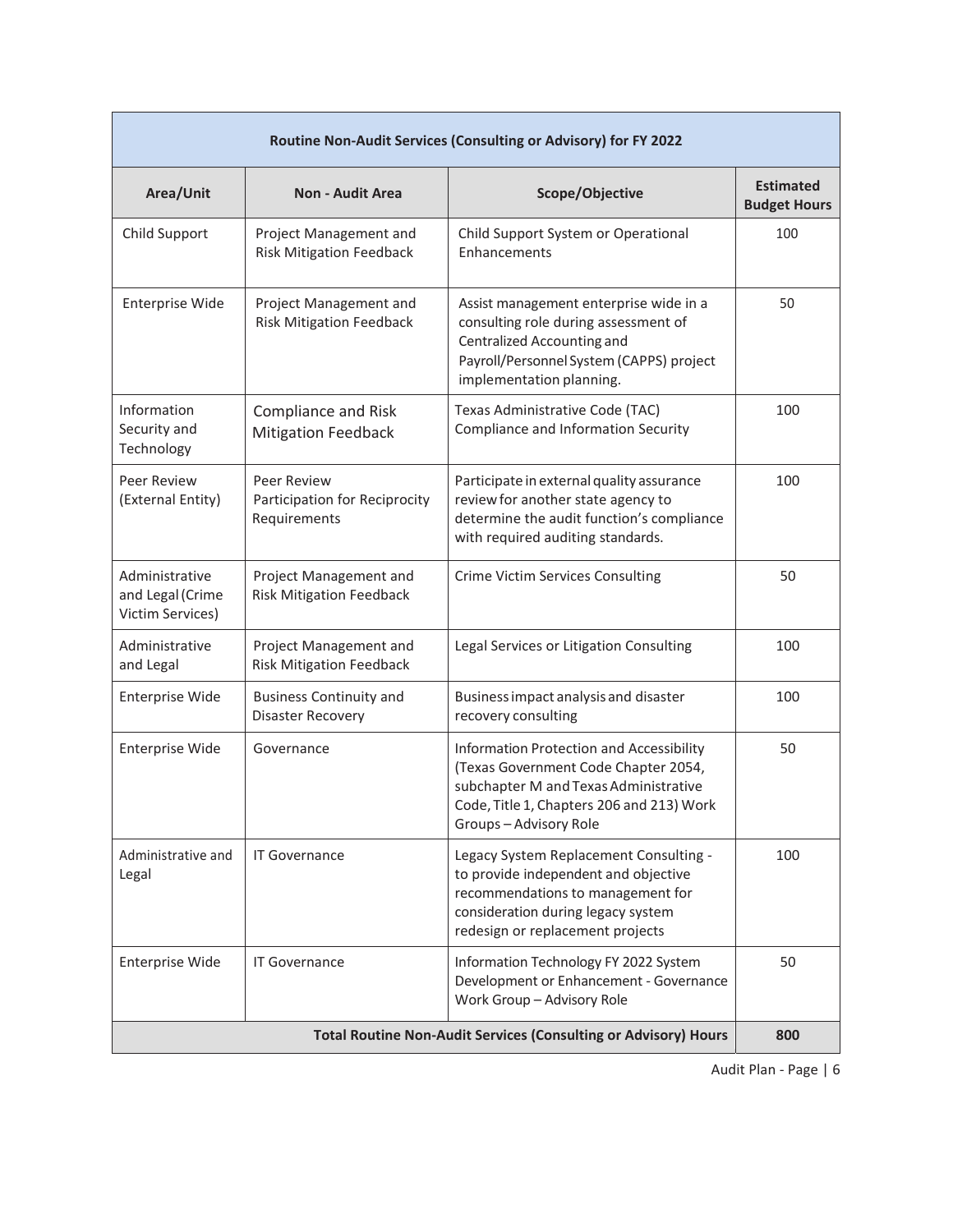#### **Mandated Projects and Other Internal Audit Activities**

Staff hours allocated to mandatory and other internal audit activities are **1,000** hours (listed below).

- **Performance of Audit Liaison Activities with External Auditors or Reviewers**
- **In Itsuance of an Annual Internal Audit Report**
- Development of an Annual Risk Assessment and Audit Plan
- **Internal Audit Division Annual Self-Assessment**
- **Internal Audit Division Quality Assurance**
- Audit Management Software Upgrade Implementation and Training
- **Update of the Internal Audit Charter**
- **Staff Development Initiatives**
- **Training of New Audit Personnel**
- **General Quality Assurance**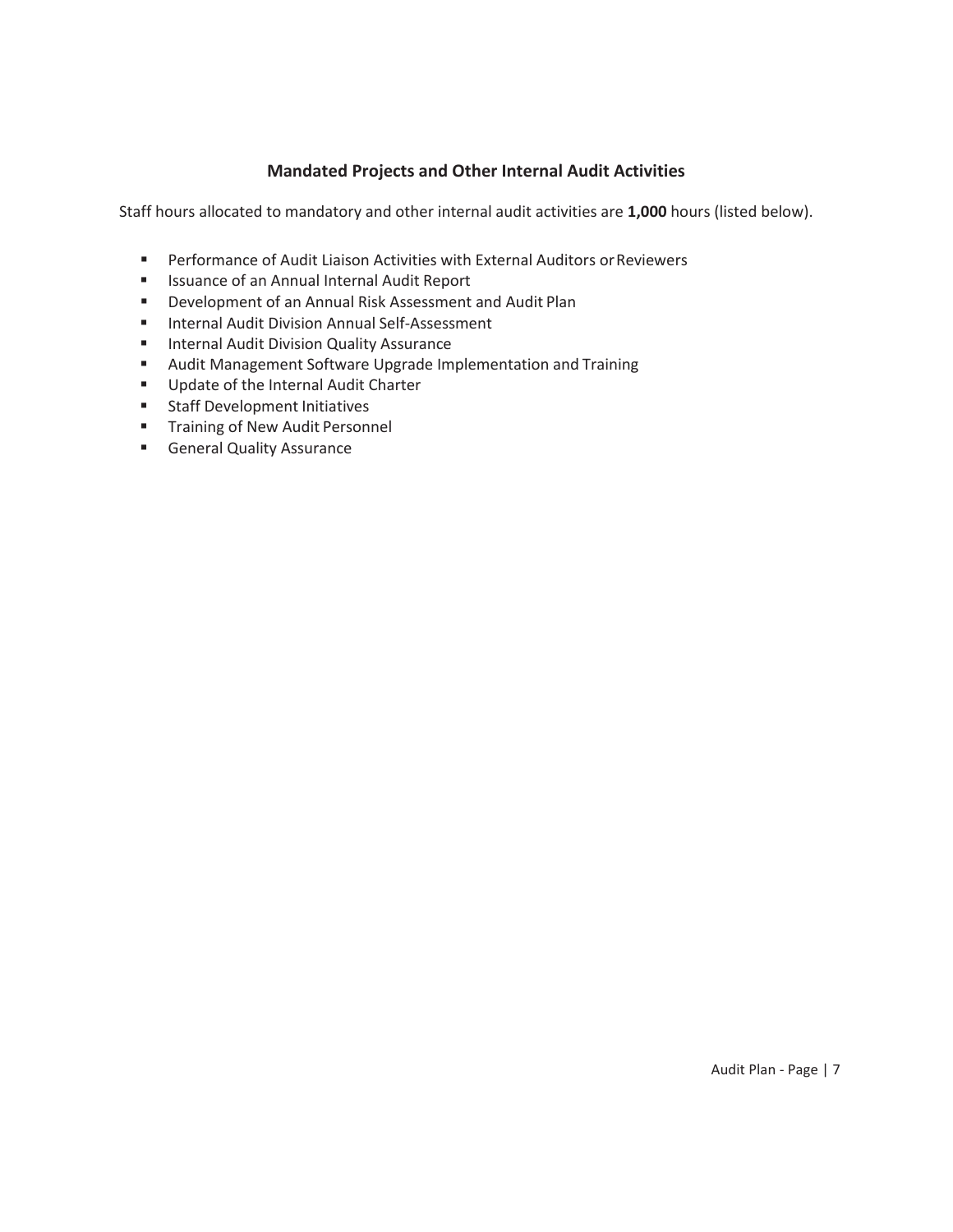#### **Appendix I**

#### **Available Staff Time Estimate for FY 2022**

An analysis was conducted to determine the amount of direct audit time that would be available by audit staff to ensure internal audit resources are sufficient and effectively utilized to achieve the approved plan. The Fiscal Year 2022 state holiday schedule, average staff leave time, and estimated administrative time were used to determine the resources available for Fiscal Year 2022.

| Total Annual Available Hours Per Full Time Equivalent (FTE)             |              |  |  |
|-------------------------------------------------------------------------|--------------|--|--|
| <b>Annual Totals</b>                                                    | <b>Hours</b> |  |  |
| Based on 52 weeks @ 40 Hours Per Week                                   | 2,080        |  |  |
| Annual Leave (12.6 hours * 12)                                          | $-151$       |  |  |
| Sick Leave (14 days * 8 hours/day)                                      | $-112$       |  |  |
| Holiday/Adm. Leave                                                      | $-144$       |  |  |
| <b>Total Available Work Hours</b>                                       | 1,673        |  |  |
| Training/CPE 40 hours per auditor plus 10 for additional certifications | -50          |  |  |
| Audit Support/Miscellaneous (14 days * 8 hours/day)                     | $-112$       |  |  |
| Administration/Non-CPE Training (45 weeks * 2.5 hours/week)             | $-113$       |  |  |
| <b>Total Available Project Hours</b>                                    | 1,398        |  |  |

 **Note**: Totals reflect automatic rounding in spreadsheet.

#### **Total Estimated Internal Audit Division Staff Project Hours Available in FY 2022 as of September 1, 20211**

| Total Estimated Available Auditor Project Hours as of September 1, 2021 |                                                       |                                              |                                                         |
|-------------------------------------------------------------------------|-------------------------------------------------------|----------------------------------------------|---------------------------------------------------------|
| <b>Current Audit Resources</b>                                          | <b>Total Available Direct</b><br>for Fiscal Year 2022 | <b>Reserved Direct</b><br><b>Audit Hours</b> | <b>Total Available Hours as of</b><br>September 1, 2021 |
| Budgeted Direct Hours for Audit<br>Staff (5 x 1,398) + 260              | 6.250                                                 | 1,000                                        | 7.250                                                   |

 **Note**: Totals reflect automatic rounding in spreadsheet (rounded up).

<sup>1</sup> Estimated increase of available direct audit hours for one new auditor as they are on boarded is 700 (1,398 x .5). 600 hours additional for direct project hours and 100 for direct reserve hours. Available audit hours reflect applicable deductions for training. As hours become available, new audit staff will supplement existing projects and increase available hours for additional audit coverage and mandated audit activities.